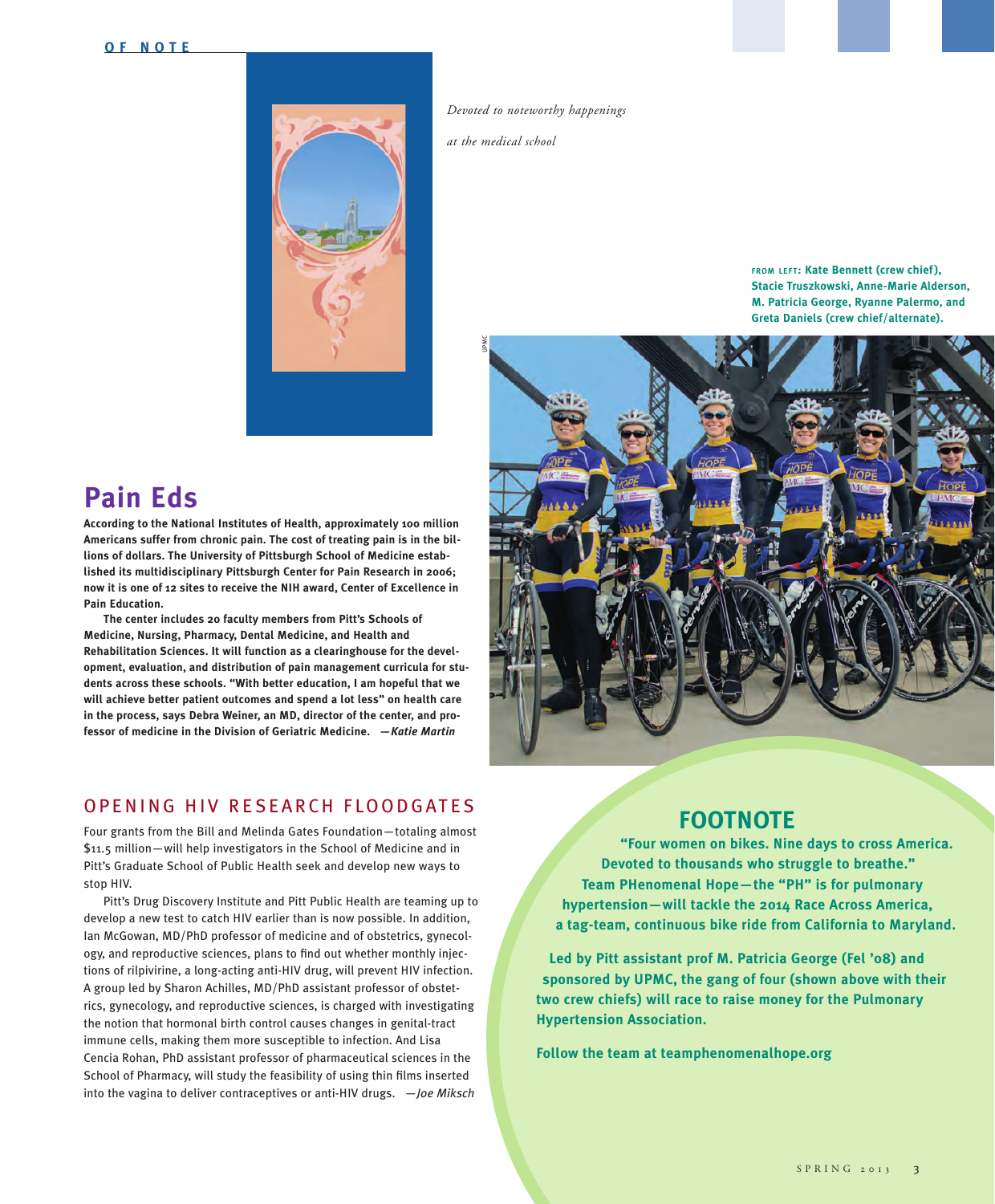

# **Cyborg Mom**

**In 1986, Andrew Schwartz, a PhD and Pitt professor of neurobiology, had an idea he was sure would work: translating signals in the brain, so a person's thought could move a very high-tech prosthetic limb. In December 2012, it worked very well. After months of training, Jan Scheuermann, a 53-year-old mother of two whose ability to move below the neck was stolen by spinocerebellar degeneration, fed herself a chocolate bar with a robotic arm. She bent the arm's wrist and rotated it, closed its hand, brought the treat to her mouth, and took a bite. Schwartz and a team of many others are working on the next step: using this brain-computer interface technology to generate sensation in the brain, allowing the arm's user to adjust grip strength. Below, Scheuermann (a Pitt grad—BA '83) recounts her relationship with Hector, the robotic arm, which is designed to resemble a human arm. ("I name things," she explains. "I had a big, old Dodge; it was so sturdy, I called it the Scheuermann tank!")**

#### **On the learning process**

**Well, the way I control Hector now is so easy. I wonder if I tried too hard at the beginning. Every time I tried to move, I was pushing the muscles in my arm that I would use to move my arm. I was doing that so hard and so concentrated. Now when I train, rather than pretend I'm moving my hand, I just look at the target where the arm is supposed to go and watch it go there. I don't think, "Up and to the right," I think, "There's the target," and go get it. Each new task I got, I knew I would learn. It didn't come real easy, but I didn't get frustrated. I knew it would come eventually.**

#### **On the potential of the arm**

**For people in my situation, who are completely unable to move below the neck, this can help them have a lot of independence and not need someone at home with them all the time. With a Hector mounted to their own [wheel]chair, they could go to the refrigerator, open it, get out some food, put it on their lap, close the fridge, go over to a table, and feed themselves whatever was on the plate. You can use Hector to help you call someone on the phone. You can turn TV channels with him. You know what else it just occurred to me that Hector can do? Turn the pages of a book! That'll be so great because there are some books you can't find on CD!** 

#### **On the future**

**We just signed up to go for another four years. I'm allowed [medically] to keep the [electrodes] in my head for five years. As long as I'm enjoying it, and they have new things to learn, I'm game. I am the only one who can do this for right now. I'm so loving what we do every day we go in. And as long as we get occasional tasks where I can feed myself chocolate, I'm there.** *—JM*

### **Faculty Snapshots**

**The study of tiny viruses can reap huge<br>
rewards. Carolyn Coyne, PhD associate pro<br>
fessor of microbiology and molecular genet<br>
ics, is one of 10 recipients of the 2012 Burroughs he study of tiny viruses can reap huge rewards. Carolyn Coyne, PhD associate professor of microbiology and molecular genet-Wellcome Fund Award in the Pathogenesis of Infectious Diseases. Coyne's research proceeds on two fronts: what allows certain viruses to breach physical barriers in the body and how viruses evade the innate immune system. The five-year, \$500,000 grant, which is targeted to high-achieving young investigators, is intended to provide the freedom and flexibility to pursue high-risk projects and new avenues of inquiry.** 

**The UPMC Rehabilitation Institute has received a five-year, \$2.15 million grant and the mantle of Model System of Care for Traumatic Brain Injury (TBI); in this capacity it will collaborate with 15 other TBI model sites. Pitt's Amy Wagner, an MD and associate professor and vice chair of research in the Department of Physical Medicine and Rehabilitation, will serve as the center's director. The grant, administered by the U.S. Department of Education's National Institute on Disability and Rehabilitation Research, will help Pitt experts advance research and improve TBI patient outcomes.** 

UPMC

**A porous, cell-free artery graft may be key to acheiving greater success in heart bypass surgery. Within three months of implantation, the graft—made of an elastic polymer—is completely degraded by the body and replaced with a new, 100-percent natural artery. Yadong Wang, a PhD professor of bioengineering and surgery, led the development of the graft. The results of his work, published in** *Nature Medicine* **in 2012, suggest that the porous nature of the material allows cells easy access to the support structure, where they replicate and remodel.** 

**Coyne**



**Wagner**



**Wang**



**Schuman**

**To see how the eye sees takes some doing. For more than 20 years, Joel Schuman, an MD, Pitt's Eye & Ear Foundation Professor, chair of its Department of Ophthalmology, and director of the UPMC Eye Center, has been a vital member of a multicenter, multidisciplinary team that invented and developed an imaging system called optical coherence tomography (OCT) that reveals vivid details of eye anatomy quickly and noninvasively. The five leaders of the long-term project (including Schuman) will share the António Champalimaud Vision Award—worth 1 million euros—from the Champalimaud Foundation in Lisbon. OCT has become the standard tool for early detection of diseases such as macular degeneration, diabetic retinopathy, and glaucoma.** *—JM & KM*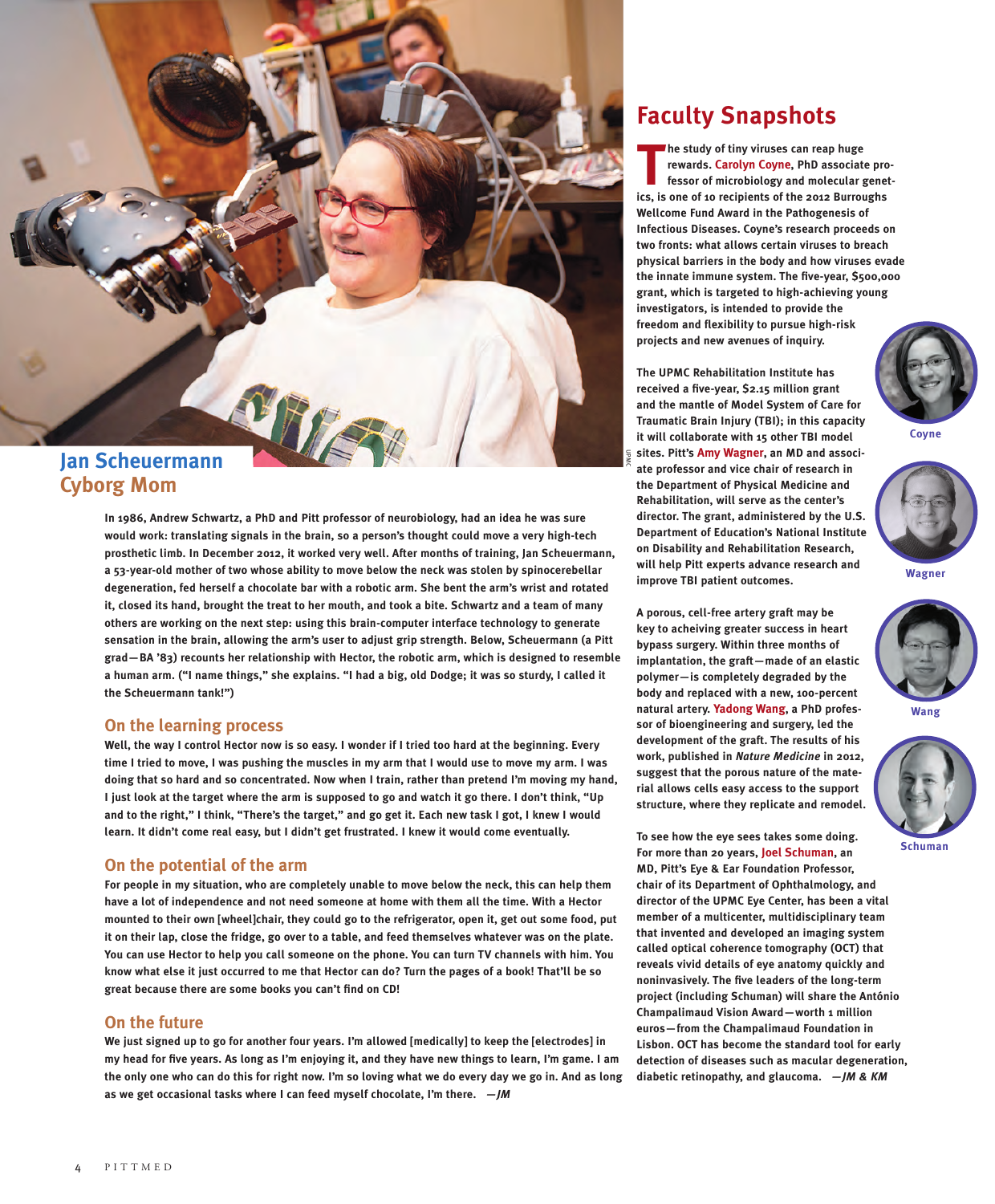### **Infection Now; Asthma Later**

**Doctors had correlated frequent respiratory syncytial virus infection in childhood with asthma in adulthood. Now Pitt researchers believe they have strong evidence linking the two. The virus seems to harm regulatory T cells (Tregs), which are vital to the development of immune tolerance, says lead author Nandini Krishnamoorthy, a PhD and a postdoc in the lab of Prabir Ray. Ray and his wife, Anuradha Ray, are both PhD professors of medicine and immunology and senior authors on the** *Nature Medicine* **paper. The researchers posit that this damage to Tregs is not forgotten. It handicaps the ability of Tregs to modulate the body's system of protection against antigens like house dust mites and makes people more likely to develop asthma as they age. —***JM & KM*



### **Another Kind of Asthma**

Not all severe asthmas are the same, says Sally Wenzel, MD and Pitt professor of medicine. Her lab has uncovered a form of the disease—which is differentiated from other severe asthmas by its difficulty to treat and potential deadliness—that she calls "asthmatic granulomatosis." As the name suggests, this rare form of the disease is marked by small areas of focal inflammation in the lungs. Wenzel's study indicates that asthmatic granulomatosis has hallmarks of autoimmune disease and, therefore, responds better to immunosuppressants than to steroids, the go-to drug class for the treatment of severe asthma. Wenzel says, "If we better understand the underlying mechanisms that are causing [asthma] symptoms, we can offer better treatments." —*JM & KM*

### YOU'RE IT!

It crosses all borders: political, geographical, and racial. As though aware of our attempts at surveillance and subsequent destruction, it changes its identity quickly and frequently.

For the past two years, this mutating stalker, influenza, was tracked at one of its favorite hunting grounds: schools. Seasonal flu spreads rapidly among children as they mass for education, and these kids take it home and spread it further.

Shanta Zimmer, an MD and associate professor of medicine at Pitt, and Derek Cummings, a PhD at Johns Hopkins University, are attempting to determine how the flu and other respiratory diseases are transmitted at school and leak again into the community. And children are helping in the research.

The project, SMART (Social Mixing and Respiratory Transmission) in Schools, includes students from the Canon-McMillan school district and Propel Charter Schools in the Pittsburgh area. Organizers gave more than 2,000 children devices to wear throughout the day that sensed and recorded their proximity to other children's devices. Diaries and videos helped flesh out how the children interacted. (Did any of the devices end up on a rooftop or in a toilet, we wondered? Apparently not. "The kids are really engaged in participating and using the equipment," notes Zimmer, "especially the younger ones.")

So far, it appears that, on average, a student interacts with more than 100 other kids per day. This number decreases with age, and kindergartners are much more physically interactive than their older counterparts. Researchers hope that these data will provide insight on how to prevent an epidemic.

SMART is also making kids smarter. Zimmer educates them on how the devices work, the ins and outs of vaccination, and the pathology of disease. *—Em Maier*